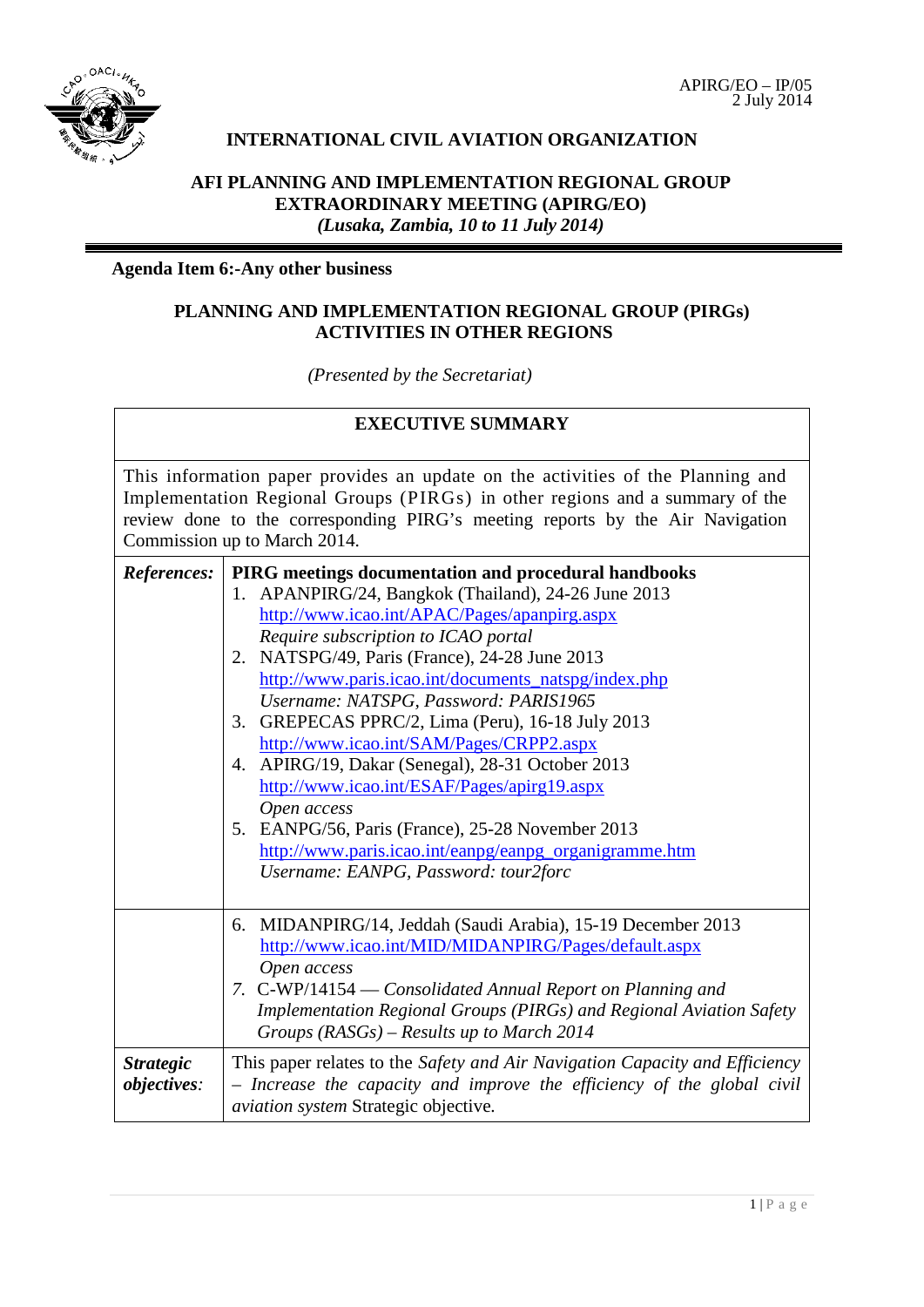#### 1. **INTRODUCTION**

1.1 During 2013 and 2014 several PIRG meetings were held in the Asia and Pacific, North Atlantic, African and Indian Ocean, European, and the Middle East regions and their corresponding reports were reviewed by the Air Navigation Commission (ANC). It was highlighted in the summary of the ANC's review of PIRG and RASG meeting reports the need for a coordination approach involving all regional groups by the Secretariat at Headquarters and also between PIRGs and RASGs within the same region. This information paper provides an update on PIRGs activities during 2013 and up to March 2014.

#### 2. **DISCUSSION**

#### 2.1 **The Africa-Indian Ocean (AFI) Planning and Implementation Regional Group (APIRG)**

- a) Executive summary of last meeting
	- i) Nineteenth Meeting of the AFI Planning and Implementation Regional Group (APIRG/19), Dakar, Senegal (28 to 31 October 2013).
	- ii) Adoption of regional priorities and performance targets based on subgroups work and outcome of ASBU Workshop.
	- iii) Implementation of user preferred route (UPR) using performance based navigation (PBN) based on a catalogue developed in close coordination with the air navigation service provider (ANSP), International Air Transport Association (IATA), International Federation of Air Line Pilots' Associations (IFALPA) and International Federation of Air Traffic Controllers' Associations (IFATCA).
- b) Coordination between PIRGs and RASGs
	- i) Identified 14 out of 18 Block 0 modules which are related to the safety key performance area (KPA). Their implementation needs to be coordinated and addressed through regional aviation safety mechanisms (RASG-AFI, AFI Plan) and other relevant safety initiatives for the AFI Region.
	- ii) Reduced vertical separation minimum (RVSM) monitoring, quality management systems (QMS), civil military coordination and search and rescue (SAR).
- c) Actions by the ANC on the APIRG/19 report
	- i) Regional implementation strategies for global navigation satellite system (GNSS) revealed different approaches to the type of system or service under consideration. There was continued discussion on the merits of satellite-based augmentation system (SBAS), whereas the Secretariat considered that in the AFI Region priority should be given to the use of of basic GNSS services and aircraft based augmentation system (ABAS) to support implementation of PBN.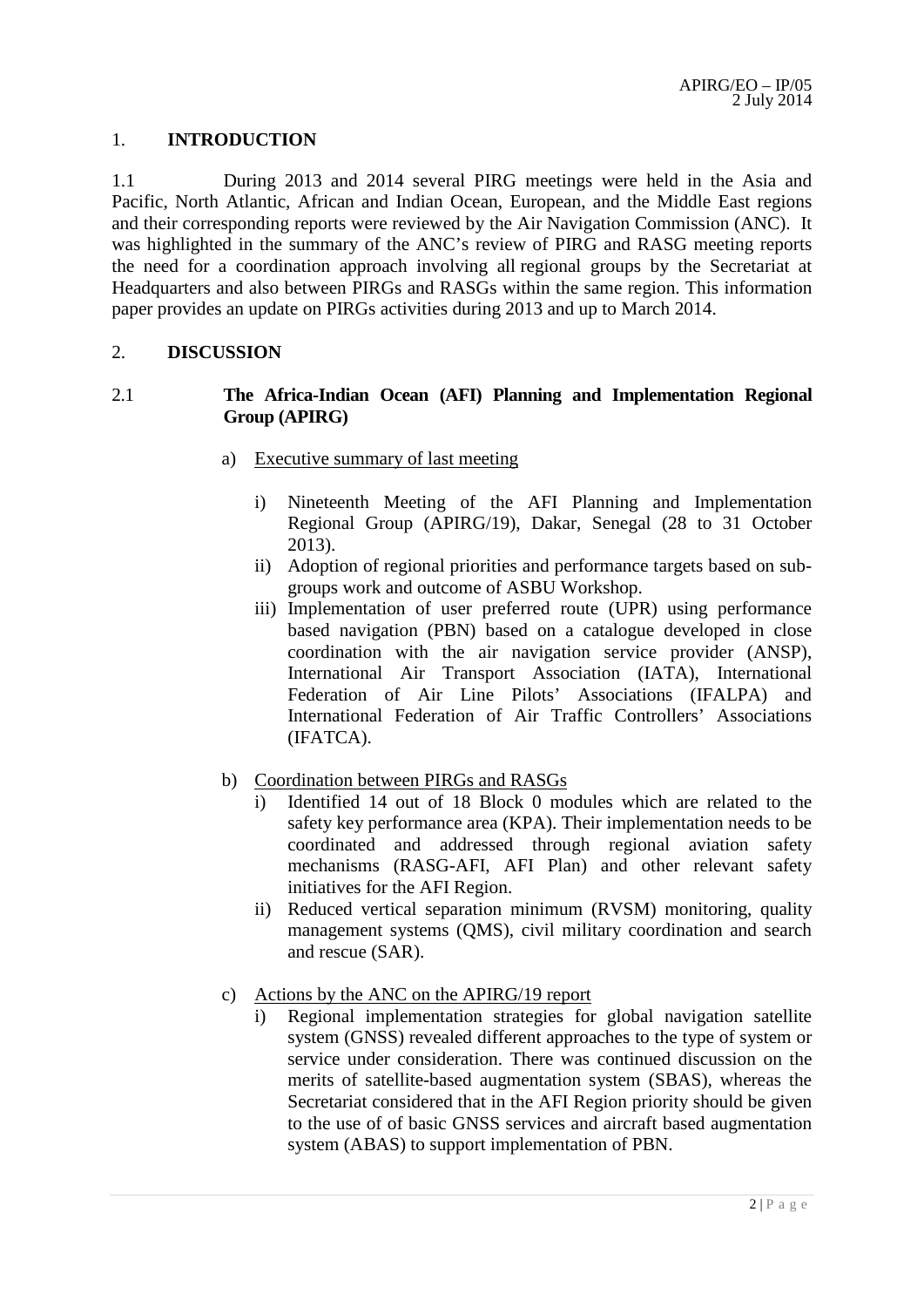- ii) The improved quality of the APIRG report was noted, as well as the established coordination with RASG-AFI to address the 2012 Abuja safety targets.
- iii) The APIRG/19 reported on the limited implementation of strategic lateral offset procedures (SLOP) in the AFI Region but the ANC remarked that, even though the PIRG regarded it as a "critical" procedure, it did not generate a conclusion to address it. Furthermore, the recently approved SLOP micro offsets should be considered, especially as it was alleged that a high number of airprox incidents occur in parts of the region. Similarly, the ANC remarked on the region not meeting the target level of safety for RVSM and the lack of corrective action, and that the APIRG in coordination with RASG-AFI should take appropriate action.
- iv) Also reported in the AFI Region, the issue of missing flight plans highlighted the safety aspects of this issue and the AFI Region should be encouraged to resolve it as soon as possible. Similar issues were faced by other regions where suitable solutions might be available. There could be an alternative way to accept an aircraft without a flight plan if the reason was due to a breakdown in communications or not the fault of the operator. Similarly, the Secretariat was requested to look into the issue of GNSS vulnerabilities encountered by the AFI and other regions.
- v) Caution was expressed regarding AIM/SWIM aspirations insomuch as the transition needed careful planning and a robust and reliable infrastructure to support the functionality. The communications network also needed to be suitable for and implemented across the entire region.

#### 2.2 **The Asia/Pacific Air Navigation Planning and Implementation Regional Group (APANPIRG)**

- a) Executive summary of last meeting
	- i) The twenty-fourth meeting of the Asia/Pacific Air Navigation Planning and Implementation Regional Group (APANPIRG/24), Bangkok, Thailand (24 to 26 June 2013). The meeting adopted 45 Conclusions and 14 Decisions.
	- ii) Endorsed the Asia/Pacific Seamless ATM Plan and encouraged States to active participation in the timely implementation of the Plan. The Plan identified 42 implementation elements to improve safety, efficiency and capacity in the region incorporating ASBU and regional elements with a phased manner.
	- iii) Identified large height deviation interface areas where expeditious ATS interfacility data communications (AIDC) implementation is needed and urged States to engage in AIDC trials and implement AIDC.
	- iv) Urged States to make arrangements for senior civil and military decision-makers to facilitate the implementation and maintenance of SAR agreements.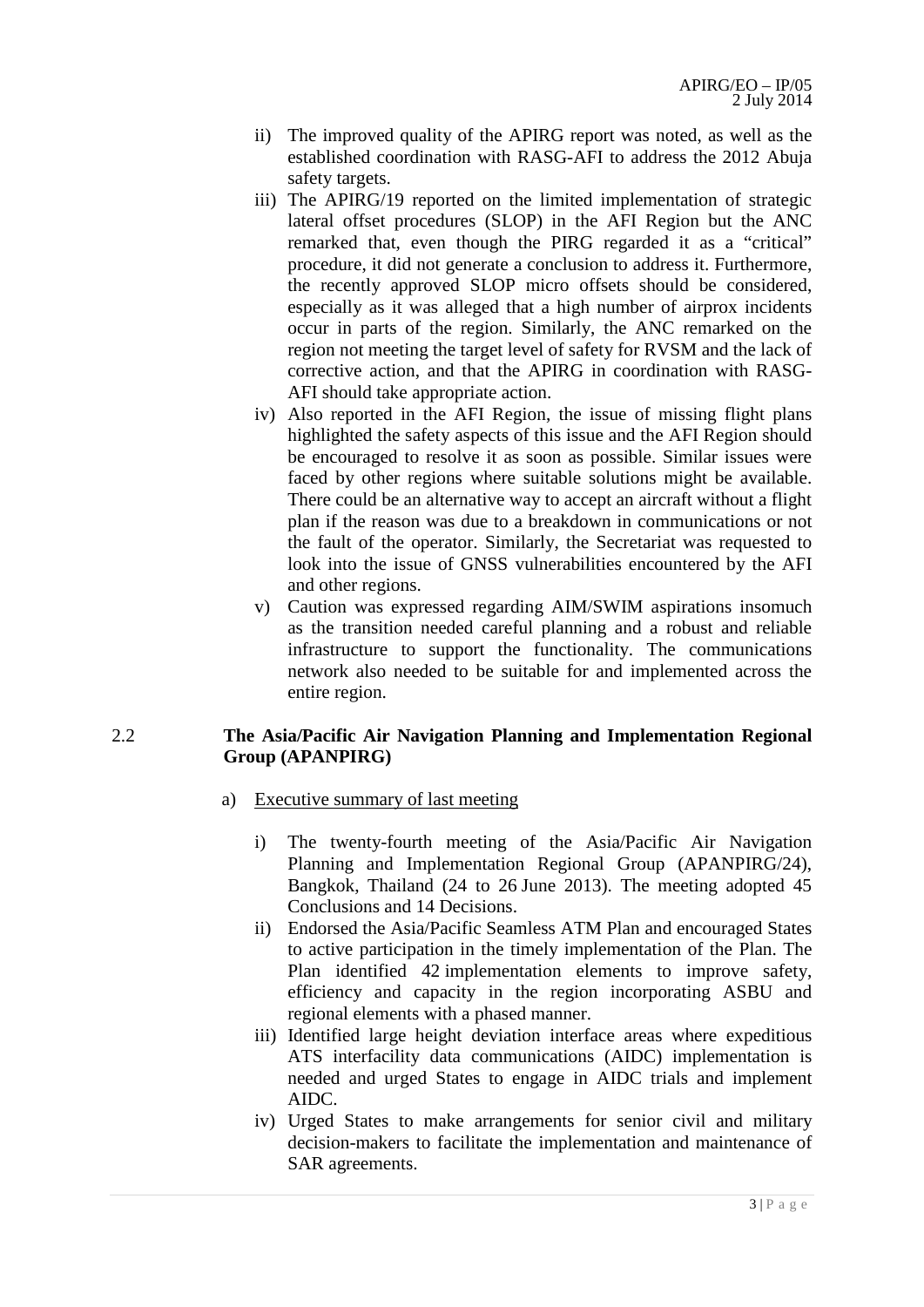- b) Coordination between PIRGs and RASGs
	- i) Establishment of runway safety teams and runway safety programmes.
- c) Actions by the ANC on the APANPIRG/24 report
	- i) In Appendix A, page A-1, in relation to the PIRG conclusion/decision on the five-letter name codes, the President noted that the action by the Commission had been completed. He recalled that a briefing had been given by the Secretariat, and remarked that more information would be forthcoming on this topic.
	- ii) The Commission *agreed* on the following: to make the PIRGs and RASGs aware that the Commission had not stopped reviewing individual PIRG meeting reports and would, during its 195th Session, commence the review of the RASG meeting reports; to provide PIRGs and RASGs with C/DEC 183/9, C-MIN 199/6; and to inform APANPIRG members on the status of the items in the report. It was also *agreed* to request the Secretariat to present a briefing on the runway safety programme; and to provide further information on the difficulties that some States had with insufficient fleet capability, barometric vertical navigation and the lack of SBAS.

#### 2.3 **The CAR/SAM Planning and Implementation Group (GREPECAS)**

- a) Executive summary of last meeting
	- i) The second meeting of the Programmes and Projects Review Committee (PPRC/2), Lima, Peru (16 to 18 July 2013).
	- ii) Revised methodology for processing priority "U" deficiencies involving the application of the hazard identification and risk assessment.
	- iii) Establishment of regional air navigation priorities and targets consistent with the new version of the Global Air Navigation Plan (GANP) and the ASBU. On this respect with the Declaration of Bogotá (December 2013) and Trinidad & Tobago (April 2014) the respective Civil Aviation Authorities of the SAM and CAR regions approved the selected air navigation priorities and target.
	- iv) Support the GANP to produce an online Regional Performance Dashboard and annual Global Air Navigation Report.
	- v) Follow up the AN-Conf/12 Recommendations by GREPECAS Programme and Project.
	- vi) Follow up on the implementation activities of the projects under the PBN, ATFM, Automation and Situation Awareness, groundground/air-ground communication infrastructure, aerodrome, AIM and Aeronautical Meteorological GREPECAS Programmes.
- b) Coordination between PIRGs and RASGs
	- i) Consistent use of standard Spanish and English phraseology in accordance with the ICAO *Procedures for Air Navigation Services – Air Traffic Management PANS-ATM* (Doc 4444).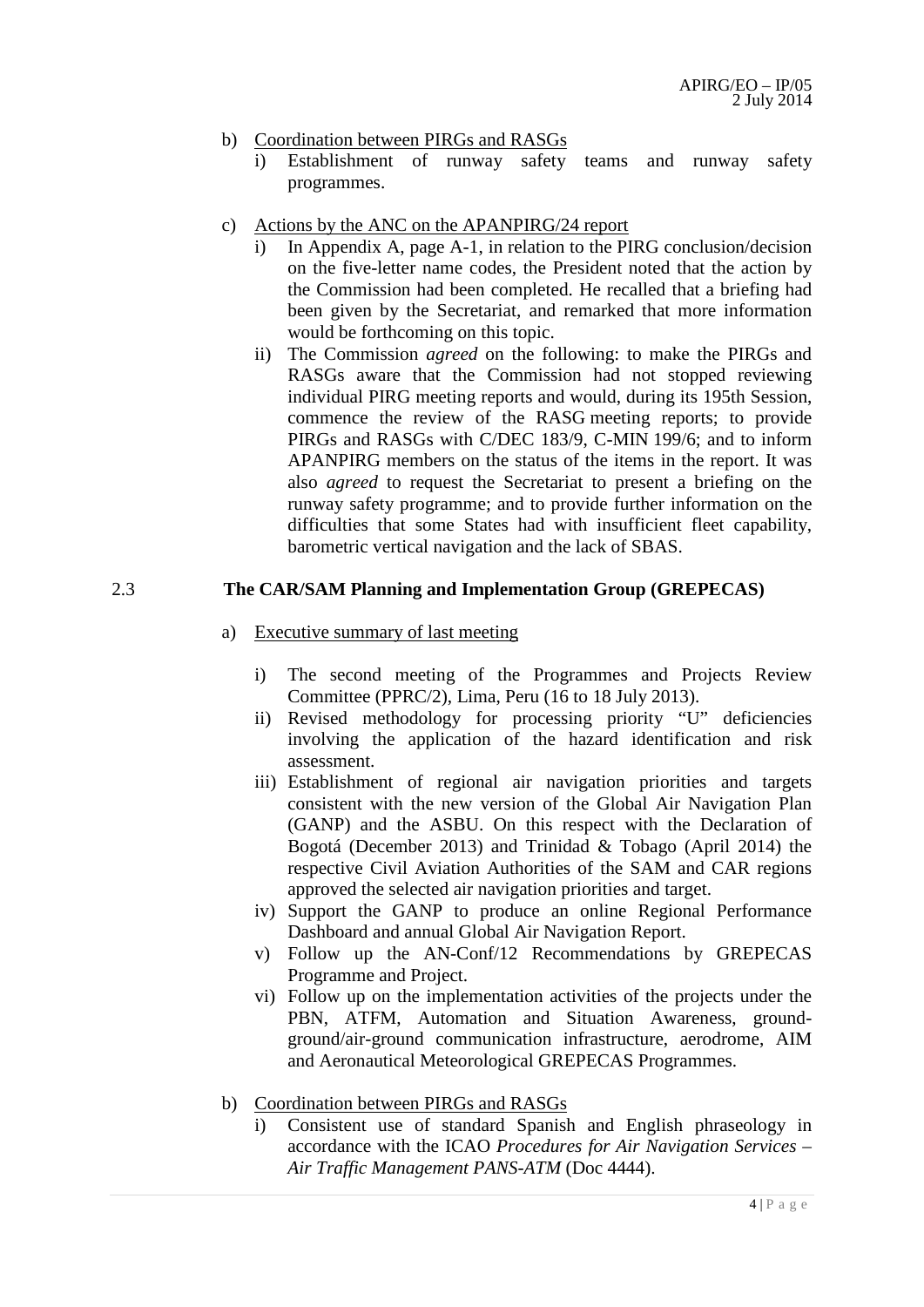- ii) Bird strike reduction programme.
- iii) Runway safety: infrastructure issues.
- c) Actions by the ANC on the report of the GREPECAS PPRC/2
	- i) Review of this report not required by the ANC.

#### 2.4 **The European Air Navigation Planning Group (EANPG)**

- a) Executive summary of last meeting
	- i) Six modules out of the global air navigation plan (GANP)/ASBU Block 0 were agreed as high priority (i.e. B0-APTA, B0-SURF, B0-FICE, B0-ACAS, B0-SNET and B0- DATM).
	- ii) Actions on ASBU modules for PBN, CDO and CC.
	- iii) Assistance was provided to States in PBN implementation and the optimization of the ATS route network.
- b) Coordination between PIRGs and RASGs
	- i) Coordinate with RASG compliance with RVSM-related safety oversight requirements.
	- ii) List of air navigation deficiencies and English language requirements.
- c) Actions by the ANC on the report of the EANPG/55
	- i) The EANPG regular issues statements on achieving target levels of safety for RVSM in the EUR Region. Other regions have been less successful in meeting the RVSM targets. The EANPG/55 concluded that the EUR Region will organize a dedicated RVSM and Regional Monitoring Agency (RMA) symposium addressed to States (civil and military authorities) and airspace user organizations. The ANC commented on the importance of holding the symposium, that it should be of global interest and that the ANC should follow-up on the outcomes.
	- ii) The ANC commended the work of the PIRGs on the regional planning for the implementation of the ASBUs, and particularly the EANPG for the development of a template that other regional groups should, if not already done, consider. The ANC also remarked on the EANPG's unique use of a statement to declare an achievement or a specific aim. In the case of the EANPG/55, a statement referred to the prioritization of PBN approaches in the ICAO EUR Region, within the framework of Assembly Resolution 37-11. The EANPG aim focuses initially on improving runways with non-precision approach, where the cost and safety benefit analyses may be more favourable. The ANC suggested that a review of Assembly Resolution A37-11 should consider the EANPG approach.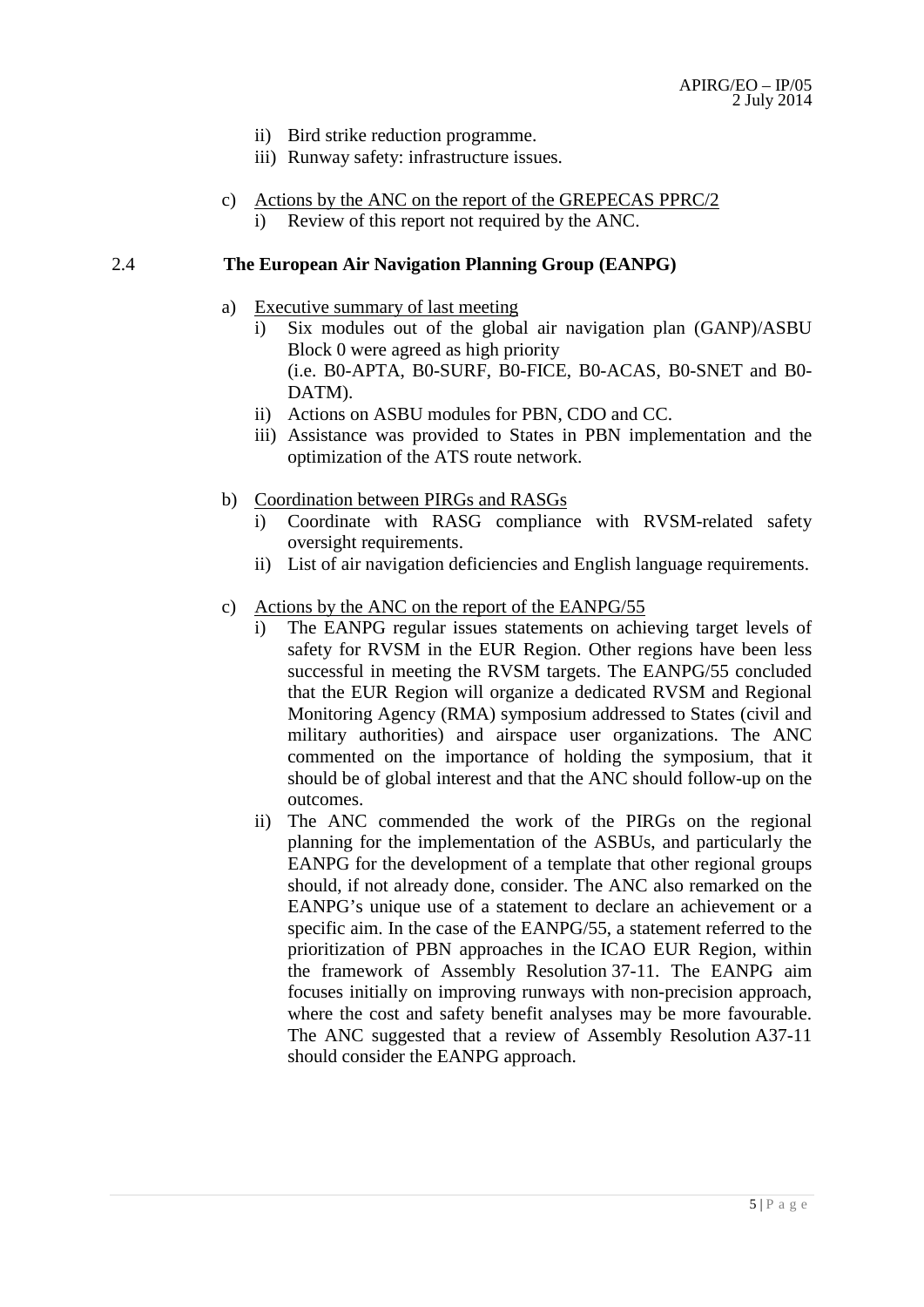#### 2.5 **Middle East Air Navigation Planning and Implementation Regional Group (MIDANPIRG)**

- a) Executive summary of last meeting
	- i) The fourteenth meeting of the Middle East Air Navigation Planning and Implementation Regional Group (MIDANPIRG/14), Jeddah, Saudi Arabia (15 to 19 December 2013).
	- ii) Endorsement of a Draft MID Air Navigation Strategy; which includes the prioritization of the ASBU Block 0 Modules, and associated indicators and metrics. The agreed high priority ASBU Block 0 Modules are: B0-APTA, B0-SURF, B0-ACDM, B0-FICE, B0- DATM, B0-AMET, B0-FRTO, B0-ACAS, B0-CDO, B0-TBO and B0-CCO).
	- iii) Action for the establishment of the MID Region ATM Enhancement Programme (MAEP).
	- iv) Agreement to establish a Regional OPMET Center (ROC) in Saudi Arabia by mid-2015.
- b) Coordination between PIRGs and RASGs
	- i) Transfer of the aerodromes safety activities from MIDANPIRG to RASG-MID.
	- ii) Coordination for the development of PBN approaches in a number of airports registering a high number of unstabilized approaches to reduce the risk of Controlled Flight Into Terrain (CFIT) and Runway Excursions.
- c) Actions by the ANC on the report of the MIDANPIRG/14
	- i) The MIDANPIRG was commended for its work on the development and maintenance of regional contingency and emergency plans. Evidence through recent discussions in the Safety Management Panel on the scope and purpose of the safety management system requirement for service providers to establish emergency response plans suggested it was a global issue.
	- ii) Another potential global issue was highlighted by MIDANPIRG in that only five of fifteen MID States were compliant with the Annex 3 provisions for the implementation of quality management systems for meteorology. The ANC commented on whether it was indicative of the status of implementation in other regions.

### 2.6 **The North Atlantic Systems Planning Group (NATSPG)**

- a) Executive summary of last meeting
	- i) Developing a draft concept of operation for the NAT in 2025 and an action plan taking into account future capabilities and technical requirements of NextGen and SESAR programmes.
	- ii) Development of NAT service development roadmap (SDR) providing a mapping of NAT Region implementation plans with GANP and ASBU modules, identifying priorities and setting targets.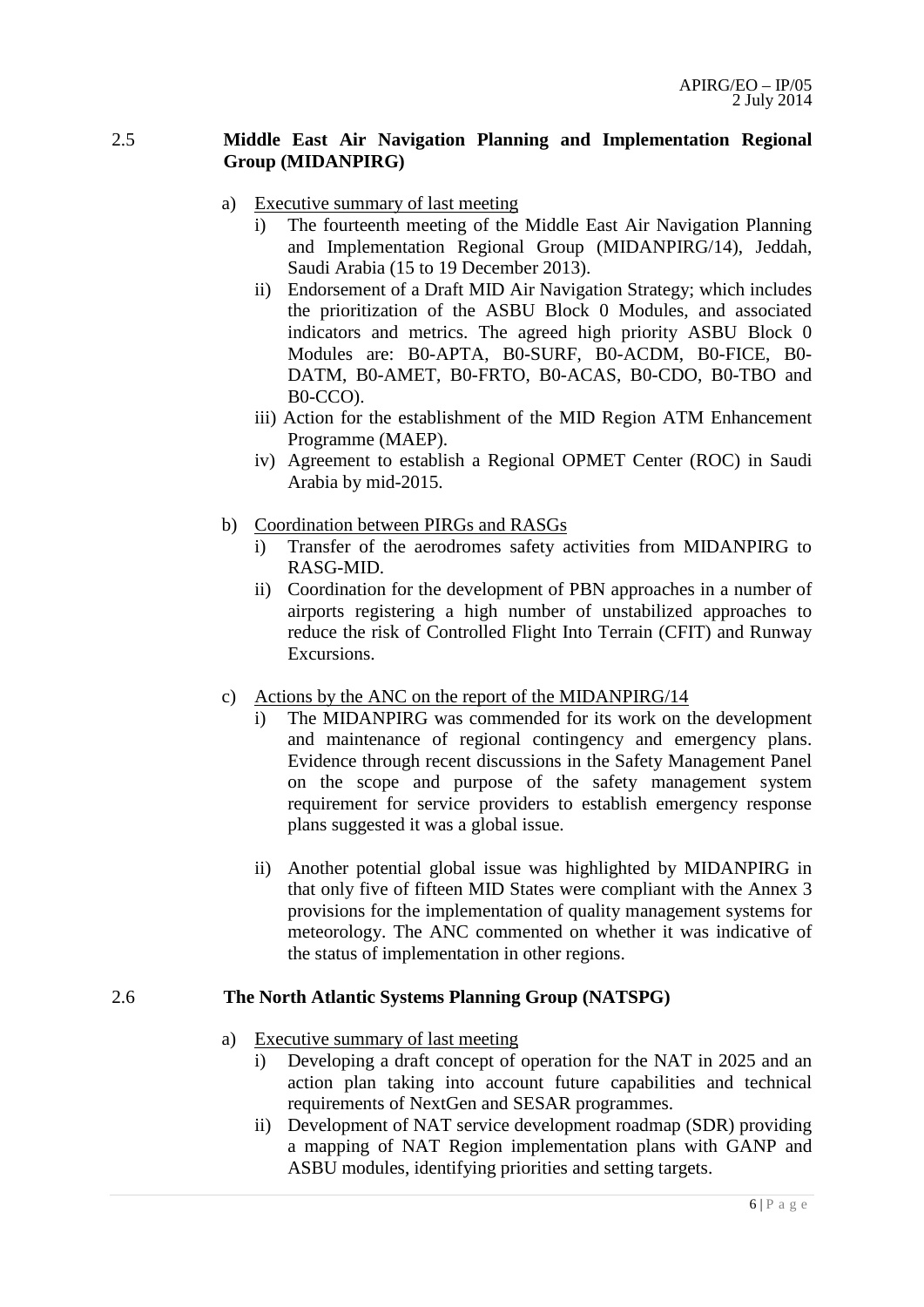- iii) Development of a harmonized inter-regional NAT and APAC AIDC guidance document.
- b) Coordination between PIRGs and RASGs
	- i) There is no RASG for North Atlantic region. In the NAT SPG structure, the NAT Safety Oversight Group, reporting to the NAT SPG has safety related responsibilities, including the monitoring of the implementation of the GASP and the production of the NAT Region Safety Report.
- c) Actions by the ANC on the report of the NATSPG/49
	- i) The Commission agreed to review the direction given to separation and airspace safety panel such that its work was coordinated with global activities as, for example, trials in the North Atlantic, to ensure timely development of global provisions.

# 2.7 **ANC general comments applicable to all PIRGs**

2.7.1 The ANC expressed its appreciation of the work undertaken by the PIRGs and RASGs and their proactive approach to the implementation and resolution of air navigation and safety matters. In particular the ANC noted that, within and in neighbouring regions, the PIRGs and RASGs were engaged in collaborative efforts with each other and other organisations. The ANC, however, remarked that there was a need for a coordination approach involving all regional groups, by the Secretariat at Headquarters and also between PIRGs and RASGs within the same region. Furthermore, the support and advice provided by the Secretariat to the regional groups also needs to be consistent and harmonised.

2.7.2 The ANC recommended that PIRGs (and where appropriate, RASGs) provide regular status information on the implementation of ICAO Standards and Recommended Practices (SARPs) and in particular those initiatives related to ASBUs. The status information would be useful in the determination of necessary updates to the GANP and global aviation safety plans and the air navigation work programme.

2.7.3 The issue of multiple uses of the same three (3) and five (5) letter name codes for navigational aids and waypoints continues to be raised by the PIRGs. The Secretariat was requested again by the ANC to determine the means by which the existing job card on the matter would be presented to the Commission for review.

2.7.4 The ANC was informed that the review of air navigation plans in electronic format in all regions was nearing completion, with the anticipated approval by the Council of a new template, and will entail an enhanced involvement of PIRGs in the amendment process.

2.7.5 The ANC considers the reviews of PIRG meeting reports a vital source of information on the implementation of SARPs, are often the inspiration of new work items and key in efforts to standardise and harmonise regulations and operations globally. The ANC will continue to review PIRG and RASG meeting reports and provide Council with an annual report*.*